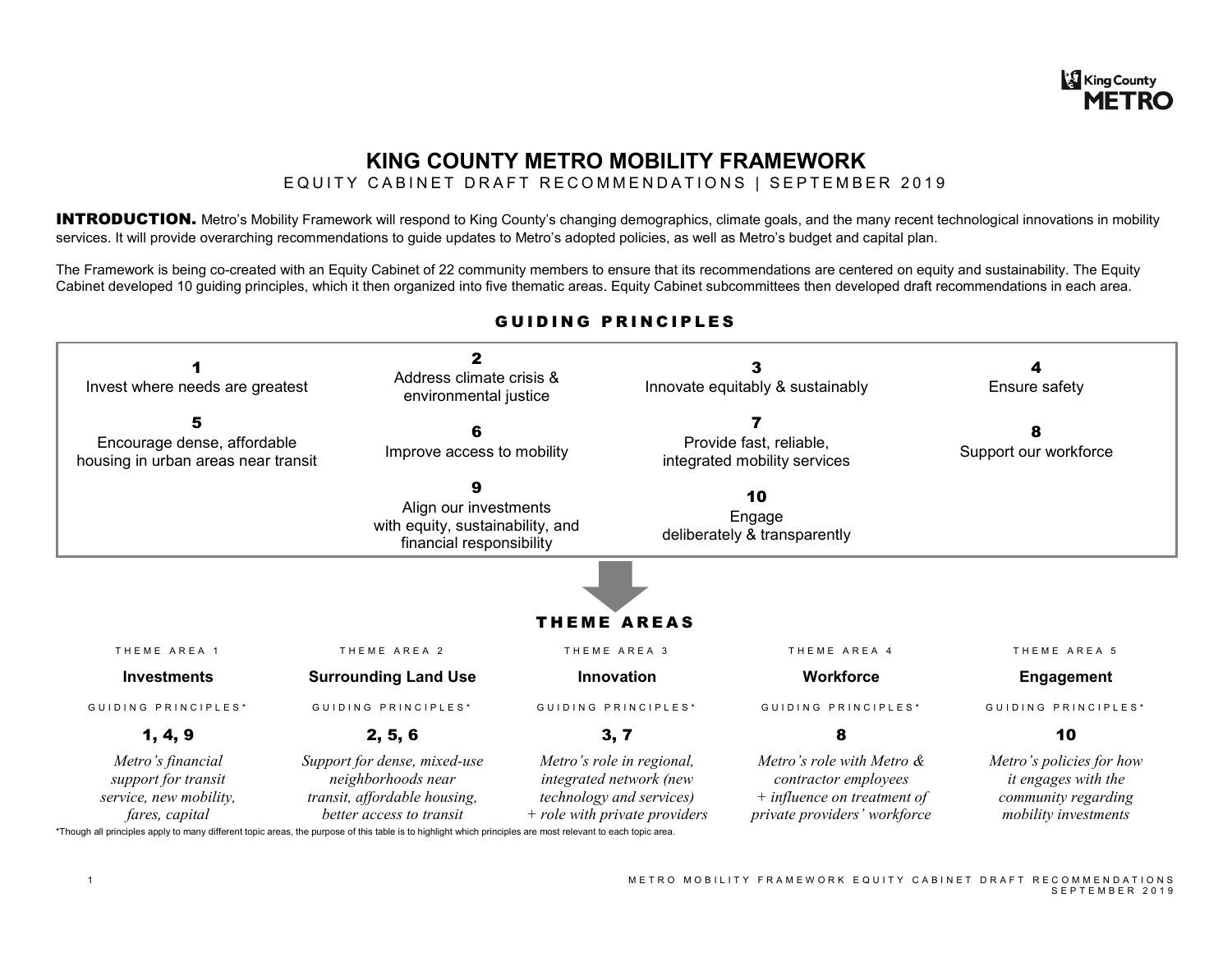### DRAFT EQUITY CABINET RECOMMENDATIONS

T HEME AREA 1 T HEME AREA 2 T HEME AREA 3 T HEME AREA 4 T HEME AREA 5

- **Provide additional transit service in areas with unmet need***,* defined as areas with high density; a high proportion of low-income people, people of color, people with disabilities, and members of limited-English speaking communities; and limited mid-day and evening service. Adapt Metro's adopted policies to meet this need and to ensure regular and ongoing evaluation of the needs of these areas.
- **Support investments to increase safety,** including a bus safety features, a safety app and amenities such as lighting, real-time arrival signs, and informational campaigns. \$
- **Support improvements to increase speed and reliability** to make transit investments most successful and to provide incentives for local jurisdictions to prioritize use of the right-of-way for transit and access to transit.  $\star$ \$

## **Investments Surrounding Land Use <b>Innovation Workforce Engagement**

- **Increase dense, mixed use zoning, affordable housing, and reduced parking requirements in urban areas near transit** through the Growth Management Planning Council, by developing a King County Transit-oriented Development policy, and by updating Metro's adopted policies to provide incentives for jurisdictions that provide increased density and/or affordable housing.  $\star$ \$
- **Develop station area and right-of-way guidelines** that prioritize transit use and access for people who walk, bike, or roll to the station.  $\star$  \$
- **Develop people-friendly street designs near transit,**  including traffic-calming measures and ways to make bus stops safe for all ages, genders, and abilities.  $\star$ \$
- **Meet King County's climate goals by reducing car use**  and by prioritizing ways to make transit convenient and accessible. \$

- **Change Metro's adopted policies to assert the role of innovation, address new mobility services, and support innovative, equitable, sustainable mobility** to ensure they supplement transit services and work first for priority populations.
- **Develop new mobility guidelines for how Metro partners with private providers** that incentivize an equity and climate focus.
- **Facilitate integrated payment and planning** to help customers plan and pay for multimodal trips, in partnership with ORCA agencies and private providers, including micromobility providers.  $\star$ \$
- **Enhance communications** to raise awareness of mobility innovations.
- **Convene and support jurisdictions** in developing a regional framework for innovative mobility partnerships.  $\star$

- **Strategically partner with the labor community** to build new "communities of ridership" and benefit Metro employees, priority populations and the environment.  $\star$ \$
- **Use future transportation innovations to target new riders as potential employees.**
- **Use strategic and culturally specific communication methods** to build community relationships.
- **Build infrastructure to provide pathways to mobility-related employment**, including a "school without a school," an equity in mobility summer internship program, an approach to assist with costs associated with workforce development and employment pathways, and community-based mobility career hubs.  $\star$ \$
- **Use strategic workforce planning** to meet current and future workforce needs.  $\star$ \$
- **Purposefully foster a sustainable learning culture within Metro.**
- **Require the centering of equity in all contracts and subcontracts.**

DRAFT RECOMMENDATIONS DRAFT RECOMMENDATIONS DRAFT RECOMMENDATIONS DRAFT RECOMMENDATIONS DRAFT RECOMMENDATIONS

- **Strengthen communications**  to ensure that priority populations are aware of existing services, new pilots and services, service changes, affordability programs, etc.
- **Build lasting relationships in communities** and compensate community members for their time and expertise.
- **Use a coordinated crossdepartmental approach to engagement,** including a continuing King County Equity Cabinet.
- **Develop an equity-centered engagement framework** by co-creating with the community and measuring equity and sustainability over time.
- **Develop a community liaison program** to hire people to act as a conduit to the community.
- **Identify metrics to measure success and continually improve,** and regularly report on engagement metrics.

★ indicates that Metro cannot implement this recommendation on its own, because Metro does not control land use, right-or-way, or private providers. \$ indicates that additional funding is needed.